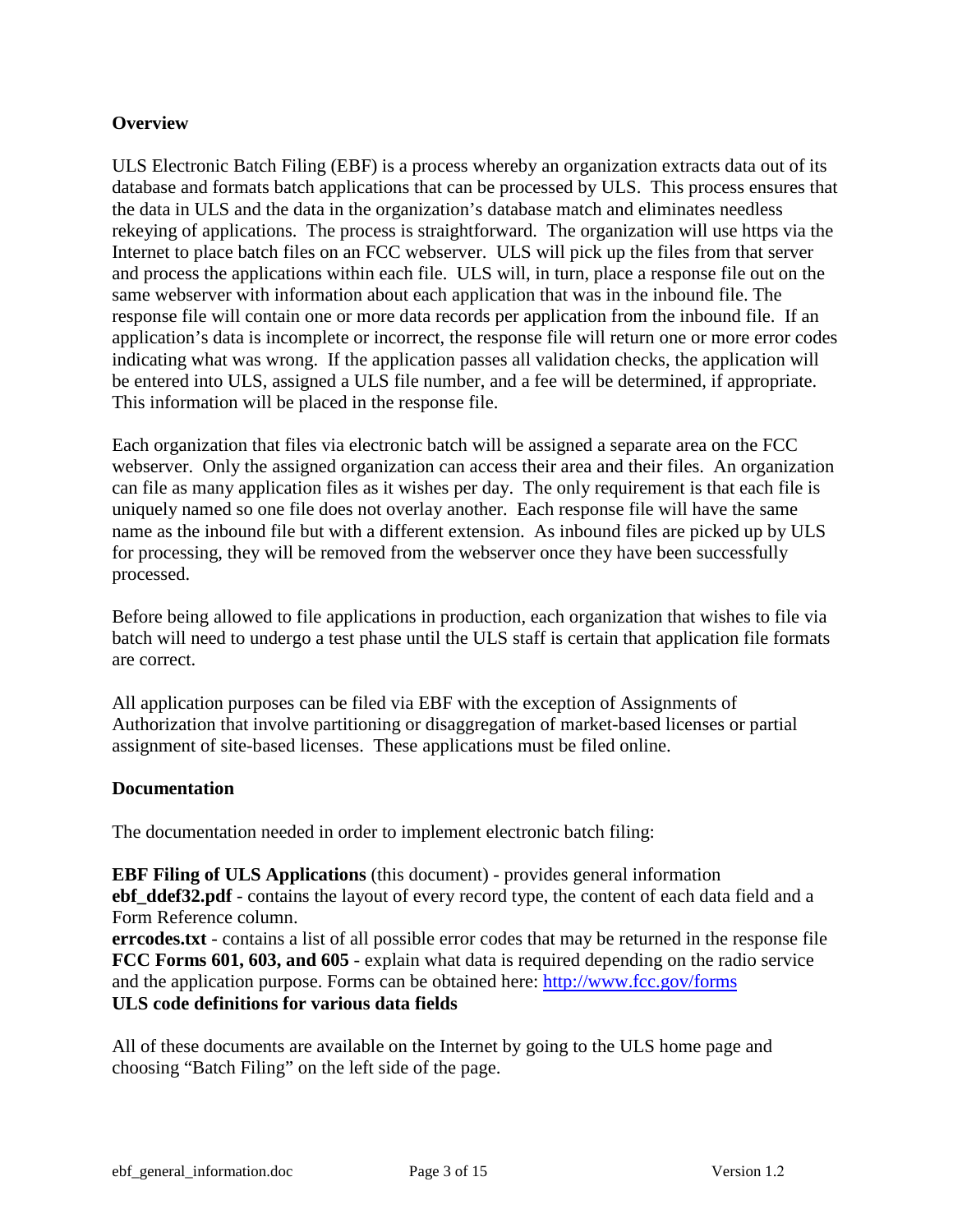### **Getting Started**

If your organization wants to file applications via batch, the first step is to contact ULS through eSupport, [http://esupport.fcc.gov/request.htm.](http://esupport.fcc.gov/request.htm) Technical Support will take your organization's name, address, phone number, fax number, email address, and point of contact. You will also be asked to indicate which radio services you will be filing EBF applications. You will be given a point of contact to work with during the testing phase. A ULS login and the address of the https server will be provided upon successful completion of the testing phase. This login ID will be used for filing live applications in production.

## **Application File Format**

The application file is an ASCII file (DOS or Windows text file) containing multiple data records of variable length. Each record contains data fields, which vary according to the record type. The fields within the record are pipe-delimited, i.e., there is a "|" separating each data field in the record from the data field next to it. The last data field of the record is not followed by a "|". The length of each record depends upon the actual contents of the data fields in that record. The first field of each record contains a unique two-character code indicating the record type (see the next section for further details.) A single file can contain one or more applications.

### **Application File Content**

There are a number of different record formats associated with each application. Every application must begin with a "Header" record (record type "HD"). This record corresponds to the application's administrative data that is also present in a license. The second record of an application must always be an "Application Detail" record (record type "AD"). This record contains data that is application-specific such as the purpose of the application and whether or not the applicant is fee exempt. The third record is the "Entity" record (record type "EN"). This record identifies the applicant, also known as the licensee. If the licensee TIN is provided and the licensee is not registered with ULS, the licensee will be registered automatically as part of the registration process. The licensee's ULS Licensee ID will be returned in the response file.

Only these three records are typically required for many of the simple application purposes such as renew only, administrative update, request of a duplicate authorization, withdrawal of a pending application, and cancellation of an existing license. The AT record may also be required if an attachment is now required. For new applications, modifications, and renewal/ modifications, additional record types are needed to provide detailed technical information, either site-based, market-based or service-based as appropriate.

### **Data Records**

The actual data record formats are contained in a separate document, ebf\_ddef32.pdf. This document shows all the record types, the data fields and definitions. It also includes the data contents and a Form Reference column.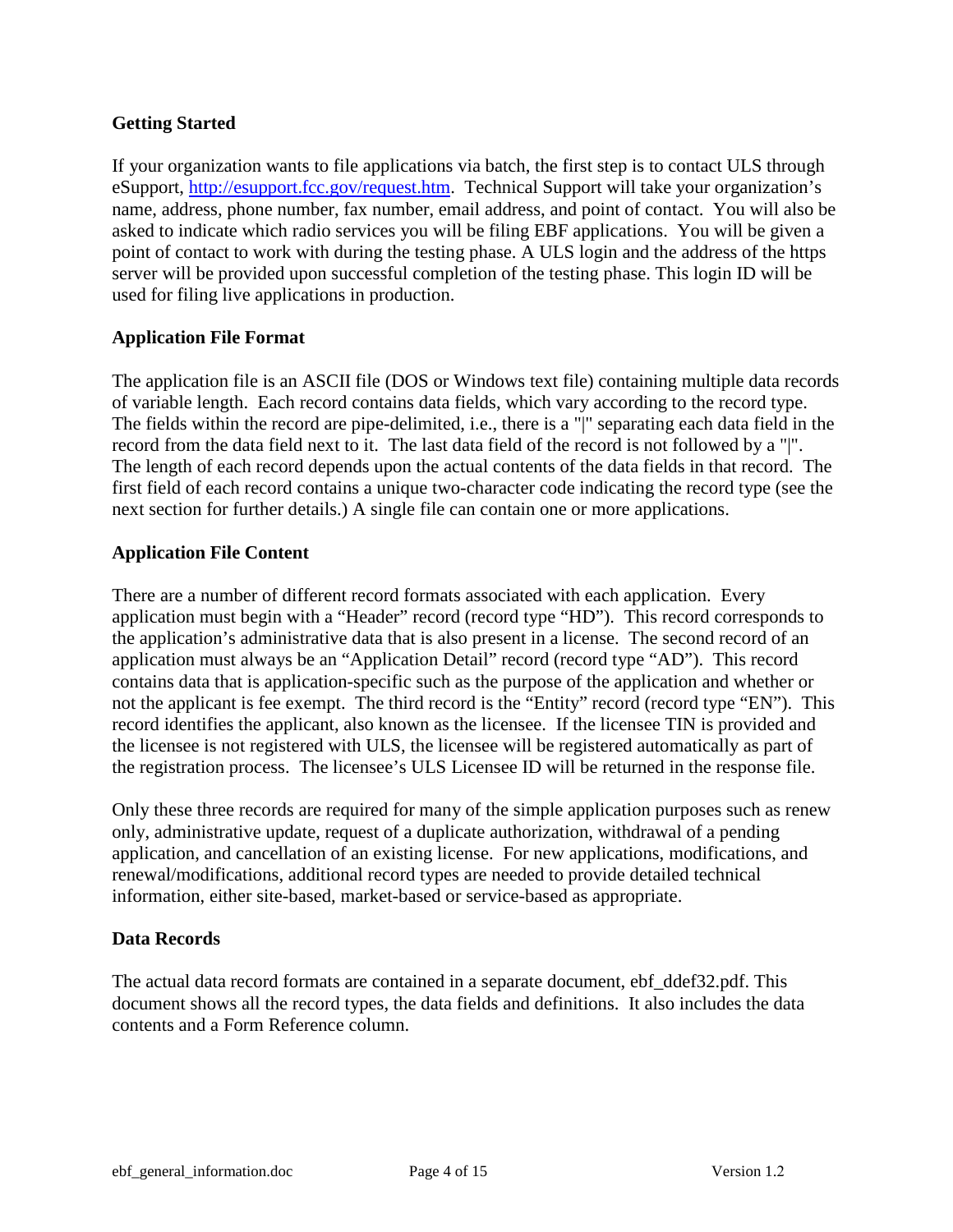In addition to the document for the record formats, you will also need to refer to the instructions that are part of the Forms 601, 603 and 605 and their respective schedules. These instructions will indicate which data is required depending on the radio service and application purpose.

To indicate that you would like to delete the contents of a data field, place a dollar sign (\$) in the appropriate position. The following is the list of data fields where \$ is valid:

AD10 - Requested Expiration Date EN8 - Entity Name EN9 - First Name EN10 - MI EN11 - Last Name EN12 - Suffix EN14 - Fax EN15 - Email EN16 - Street Address EN20 - PO Box EN21 - Attention Line HD22 - Common Carrier HD23 - Non Common Carrier HD24 - Private Comm

HD36 - Male or Female HD37 - Black or African American HD38 - Native American HD39 - Hawaiian HD40 - Asian HD41 - White HD42 - Ethnicity HD46 - Broadcast Services - Regulatory **Status** HD47 - Band Manager - Regulatory Status HD49 - Alien Ruling LO14 - Location County LO37 - Quiet Zone Notification Date

All other fields are either required technical data or "yes/no" answers where a "no" can reverse a previous "yes" and vice versa.

### **The data record types used for electronic batch filing:**

Header Record (HD) contains data primarily from the Main Form 601, 603 or 605 that applies to the license at a general level such as call sign, radio service code, etc.

Application Detail (AD) contains data primarily from the Main Form 601 or 605 that is application specific.

Entity Record (EN) contains name, address, phone, fax and email information for the licensee, licensee's contact, assignor, assignor contact, assignee, assignee contact, transferor, transferor's contact, transferee, transferee's contact, or real party of interest. The entities' ULS Licensee ID or TIN/SGIN combination is required for all entity types except the contact.

Personal Security (PS) is used to provide the personal security and question information that is provided by the applicant during the registration process.

Transfer Assign (TA) contains Form 603 main form transfer/assignment data.

Call Sign (CF) is used to provide one or more call signs for transfers of control, assignment of authorizations, notification of consummation or build-out, or requests for extension.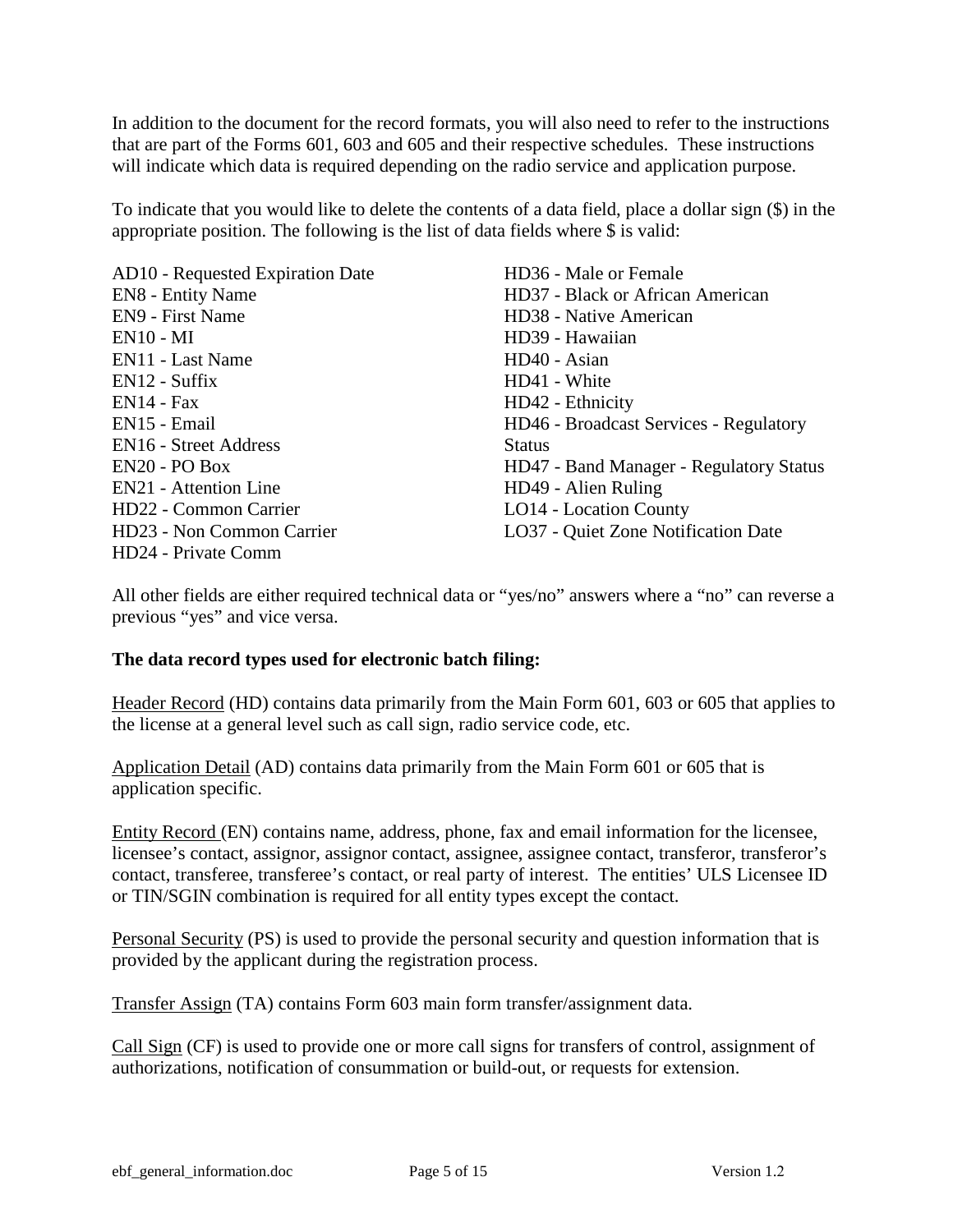Microwave (MW) contains Form 601 Schedule I general Microwave information.

Land Mobile Administration (LM) contains Form 601 Schedule H general Land Mobile information.

Coast and Ground (CG) contains From 601 Schedule G general Coast & Ground information.

Aircraft (AC) contains data from Form 605 schedule C.

Control Point (CP) contains control point address, county, and phone number.

Unserved Area (UA) contains unserved markets being requested in Cellular applications.

Frequency Coordination (FC) contains the name of the frequency coordinator and coordination number.

SIDS (SI) contains Cellular SIDS number.

Broadcast Call Sign (BC) contains broadcast call sign information.

Associated Call Sign (AS) contains an associated call sign.

Location (LO) contains location data to be added, modified, or deleted. Locations are identified by location number.

Area of Operation (OP) is used to describe the area of operation in words if the corresponding LO record indicates that the area of operation is "other."

Antenna (AN) contains antenna data to be added, modified or deleted. Antennas are identified by antenna number and location number.

Receive Zone (RZ) contains the receive zone data for the Coast & Ground radio services.

Frequency (FR) contains frequency data to be added, modified, or deleted. Frequencies are identified as belonging to a specific location and antenna.

Frequency Type (FT) contains the frequency type data for the Aviation Ground radio services.

Emission (EM) contains emission data to be added, modified, or deleted. Emissions are identified as belonging to a frequency at a specific location and antenna.

Radial (RA) contains radial data to be added, modified, or deleted. Radials are identified as belonging to a frequency at a specific location and antenna.

Points of Com (PC) contains points of com data to be added, modified, or deleted. Emissions are identified as belonging to a frequency at a specific location and antenna.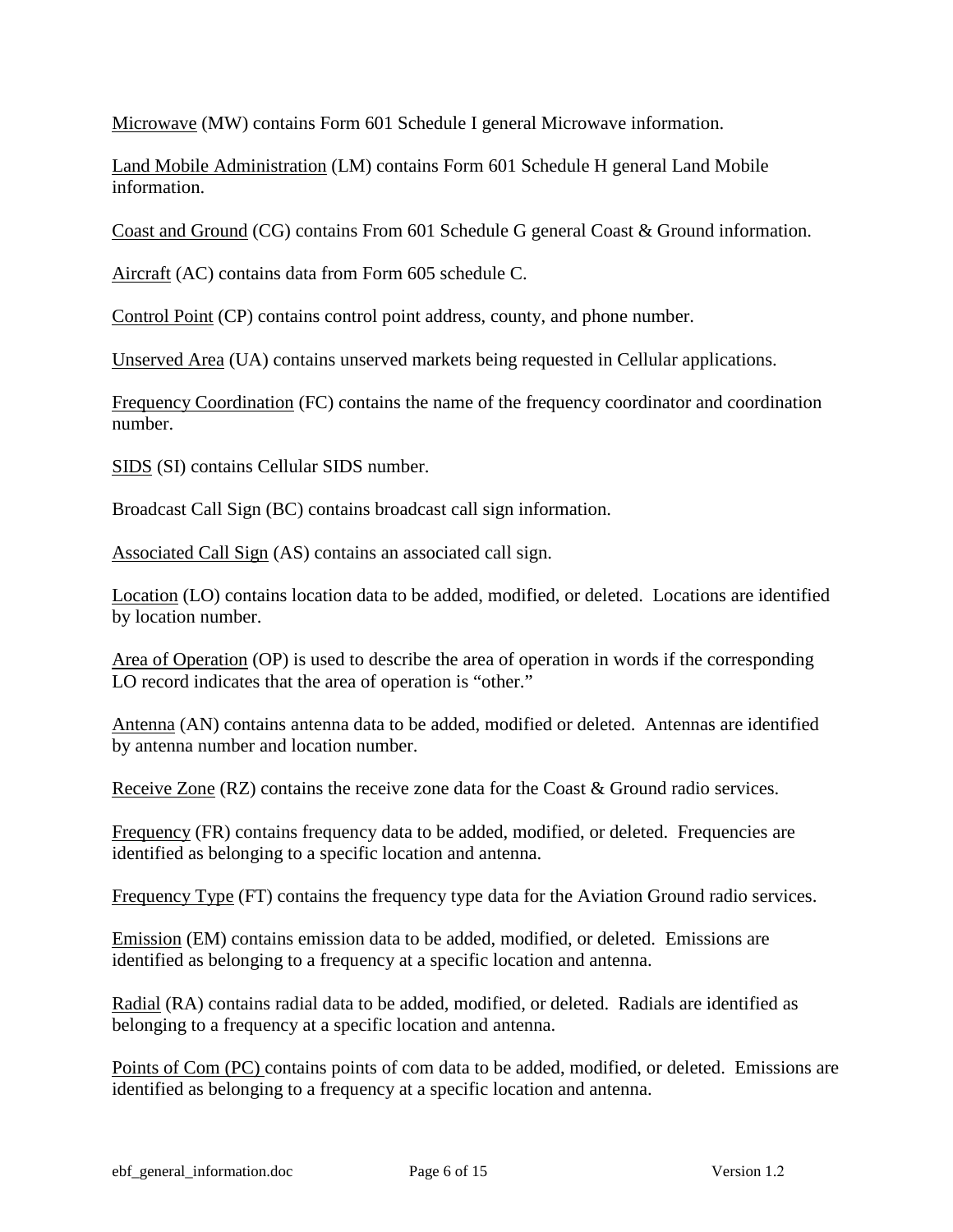Path (PA) contains Microwave path data, specifically the transmitting antenna and the receiving antenna, to be added, modified, or deleted.

Market (MK) identifies a market.

Tribal Land (TL) contains Tribal Lands Information data which corresponds to Form 601 Schedule B for Geographically Licensed Services.

Attachment (AT) is used to indicate an attachment accompanies the application. It contains the name of the attachment file that has been sent with the batch file.

Data records are hierarchical and must be filed in a specific order depending on the application purpose and radio service. The first three records must always be HD first, AD second, and EN third. As indicated above, you need to utilize the form instructions to help you complete each record type. For any given record that is included in an application, it is very likely than a large number of the positions will not contain data, (i.e., will be null), which is represented by two consecutive pipes (||). This is because each service's data requirements differ in some ways. So, although Paging, Cellular, and Microwave are all site-based, they do not all require the exact same technical data.

After the HD, AD and EN records, only include those record types that are needed to provide the necessary data. For example, suppose an application is being filed to modify the latitude seconds and elevation on an existing location 3 for a paging license with a call sign of XYZ100. The application would look like the following. Please note that the HD record would all be one row in the data file but is wrapped due to document width.

HD|||000124EBF00001|XYZ100||CD||||||N|N|N|N|N|N|N|N|N|N|N|Y|Y|N|N|N|N|N|John|L|Smith|Sr|Vice President||||||||||||||||||||||| AD|||000124EBF00001|MD||N|N|||||||N|||N|||N||||||||||||| EN|||000124EBF00001||L|L00037482|||||||||||||||| PS|||000124EBF00001|1|What is your favorite color|Blue LO|||000124EBF00001||M|F||3||||||||||||||||28|||12.3|||||||||||||||||||||||||||||

## **How EBF Handles Packs**

The MW record in EBF is used to provide a pack number, a pack name as well as type of operation, SMSA code, station class, and a flag indicating that the cumulative effect is major. This is the same data that is on the Administrative tab of the data entry applet. An MW record is required for NE, MD, RM or an AM to NE, MD or RM microwave applications.

### **Auto-registering Packs**

If a batch application has a pack number on the MW record, ULS will look in the pack registration table to see if the pack number if registered. If registered, ULS will compare its TIN/SGIN to that of the application being processed. If the pack number is registered to a different TIN/SGIN, error message 9805, "Pack registration has wrong TIN/SGIN", will be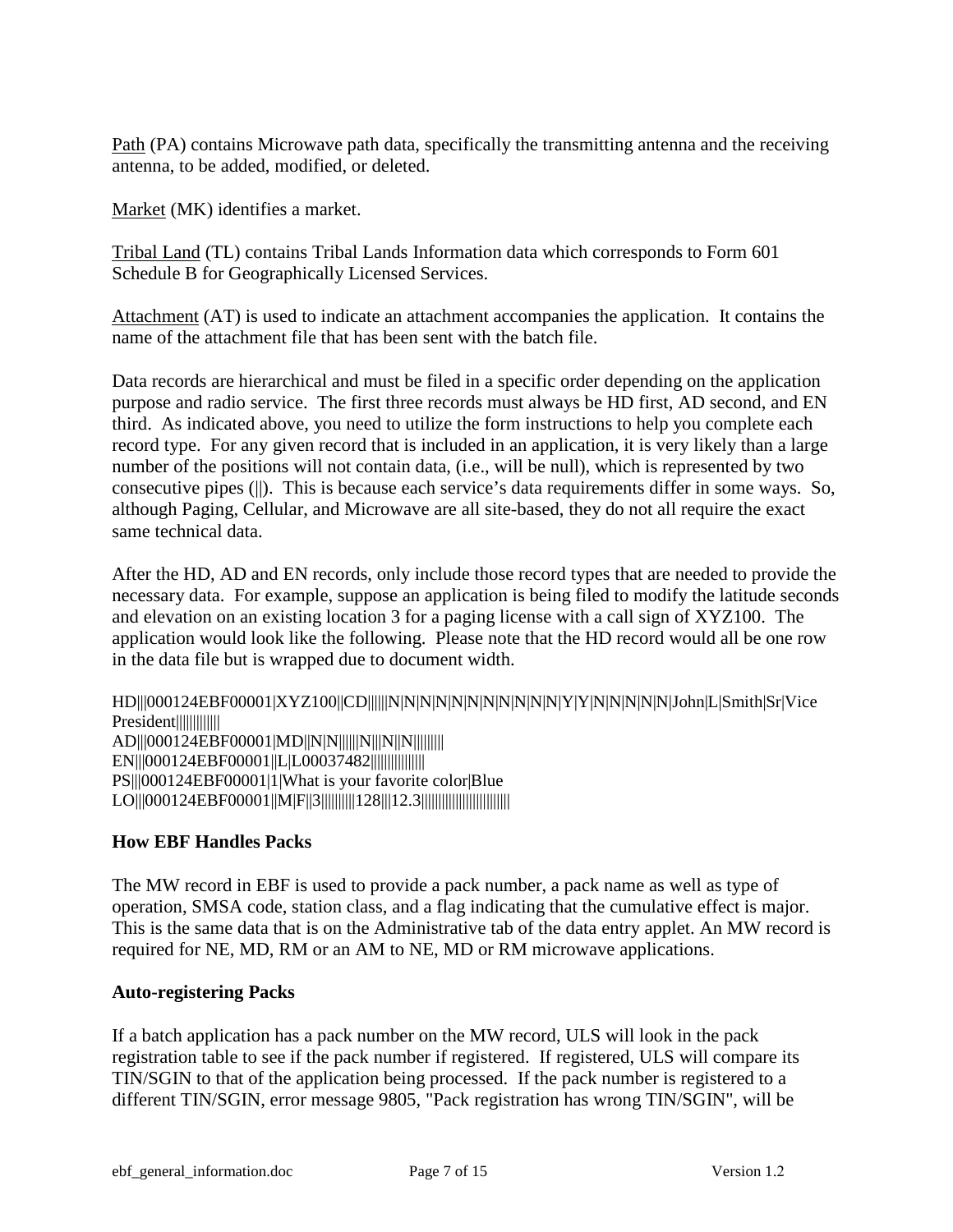returned and EBF will go on to process the next application in the batch file. If the pack number is not registered, the MW record will have a pack name but no pack number. ULS will automatically register the pack using the TIN/SGIN of the application and the pack name from the MW record.

## **Submitting Packs**

When ULS has finished processing each application in the batch data file, it will look to see if any of the applications belong to packs. If they do, ULS will execute the same code that is executed when a pack is submitted interactively. ULS will return a file number and fees (if appropriate) for each application in the pack. This information will be included in the EBF response file.

## **Use of Pack Names versus Pack Numbers**

If an MW record contains a pack name but not a pack number, ULS will assume that it is a new pack name to be registered. All of the applications belonging to the pack in the same batch file should contain the same exact pack name. When EBF reaches the end of the file, ULS will submit the newly registered pack number. Should any of the applications belonging to that pack need to be re-filed, the newly registered pack number must be used in subsequent batch files. Pack numbers are returned in the response file as an RP record.

# **What If One or More Applications in a Pack Have Errors?**

EBF will handle this similarly to the way that this problem is handled manually. EBF will submit the pack as long as any of the applications in the pack are valid. Errors for the applications with problems will be returned to batch filer. The batch filer can correct the application and re-file it the next time adding it to the pack. Assuming the application is valid, it will be copied to the ULS database and the pack will be submitted again.

# **Applications By Purpose and Radio Service**

Certain application purposes look similar for most radio services. These purposes are renew only (RO), cancel (CA), duplicate (DU), administrative update (AU) and withdrawal (WD). The only record types that are used for these purposes are HD, AD, EN, PS, and AT as required.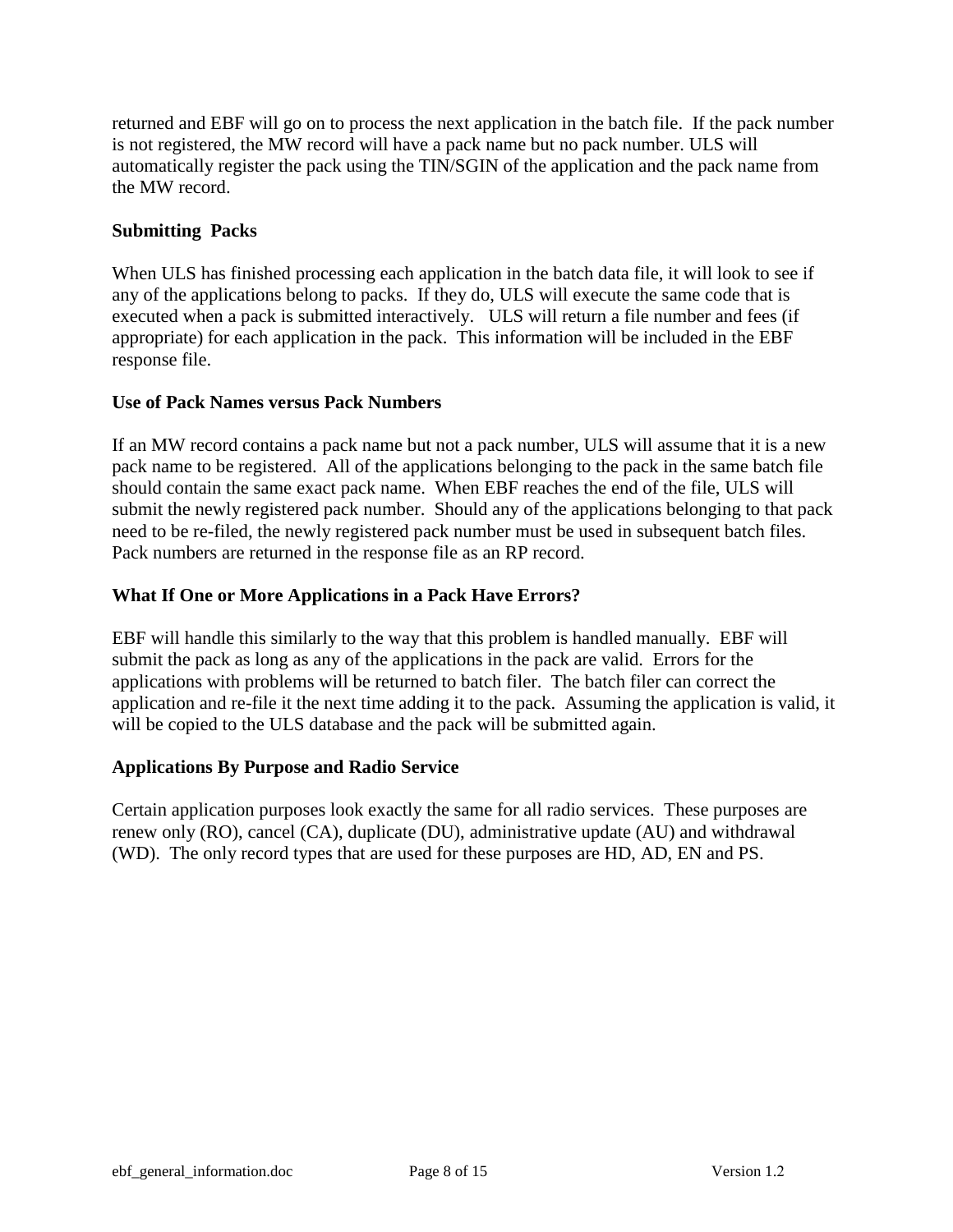The following table provides the valid options for the Operation/Performance Requirement Certification question, Main Form 601 Question 57, (HD51), when required, for the following purposes: Renewal Only (RO), Renewal/Modification (RM).

| <b>Option</b> | <b>Description</b>                                                                                                                      |
|---------------|-----------------------------------------------------------------------------------------------------------------------------------------|
| А             | For a site-based license                                                                                                                |
| B             | For a geographic license, commercial service - licensee in its initial license term<br>with an interim performance requirement          |
| C             | For a geographic license, commercial service - licensee in its initial license term<br>with no interim performance requirement          |
| D             | For a geographic license, commercial service - licensee in any subsequent term                                                          |
| E             | For a geographic license, private systems - licensee in its initial license term<br>with an interim performance requirement             |
| F             | For a geographic license, private systems - licensee in its initial license term<br>with no interim performance requirement             |
| G             | For a geographic license, private systems - licensee in any subsequent term                                                             |
| H             | For partitioned or disaggregated license without a performance requirement,<br>for the first renewal application filed after 05/30/2020 |
|               | For a partitioned or disaggregated license without a performance requirement,<br>for any subsequent renewal filings                     |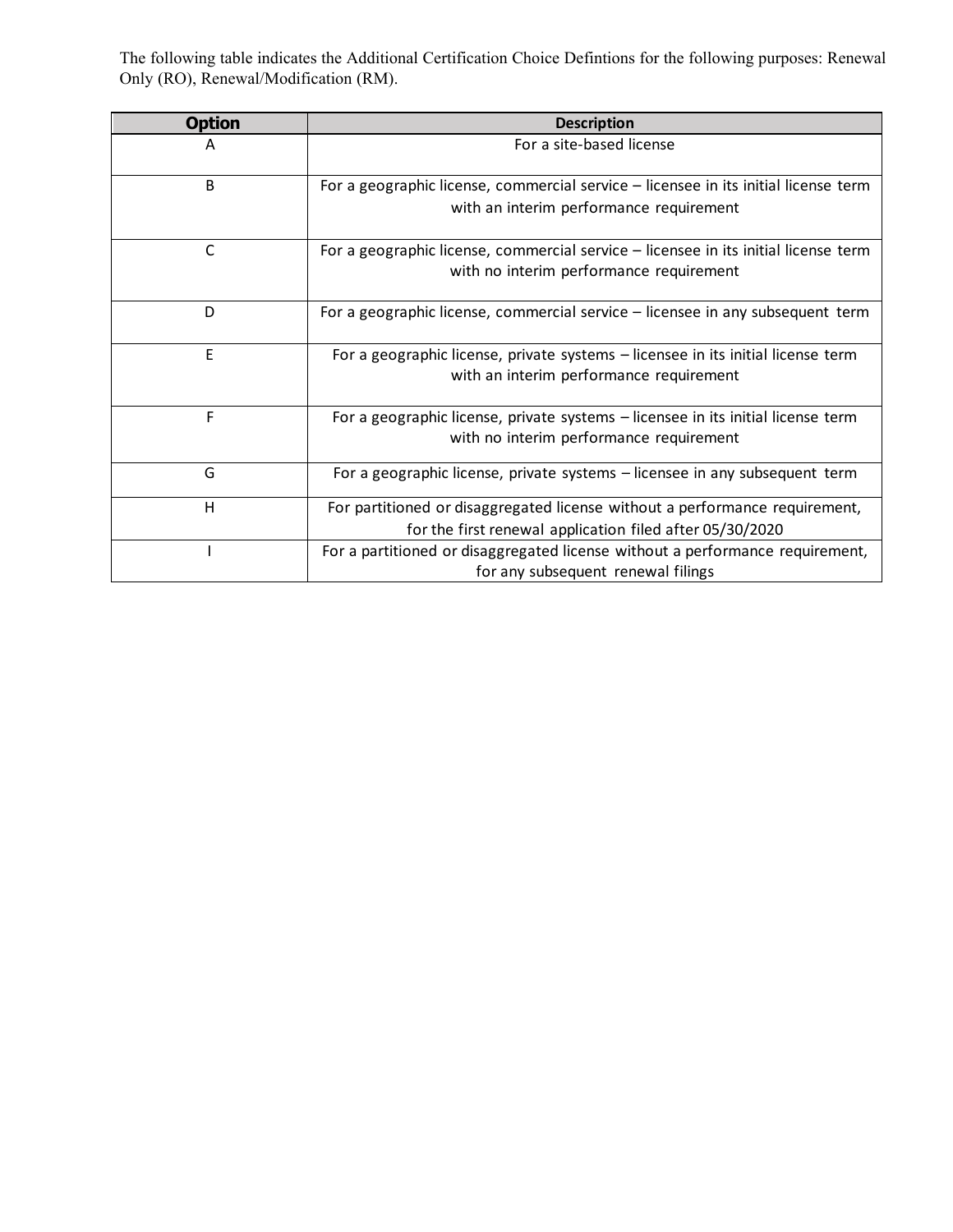The following table indicates the hierarchy of data record types that are applicable for the following application types (by radio service): New (NE), Modification (MD), Renewal/Modification (RM), or Amendment (AM) to NE, MD or RM.

| Record Type           | Cod                             | Micro                     | Paging                    | Cellular                | Land                      | Coast &                   | Market-                   | Air-                  |
|-----------------------|---------------------------------|---------------------------|---------------------------|-------------------------|---------------------------|---------------------------|---------------------------|-----------------------|
|                       | e                               | -wave                     |                           |                         | Mobile                    | Ground                    | <b>Based</b>              | craft                 |
| Header                | HD                              | $\mathbf X$               | $\mathbf X$               | $\mathbf X$             | $\mathbf X$               | X                         | X                         | $\mathbf X$           |
| Application           | <b>AD</b>                       | X                         | X                         | $\overline{X}$          | $\mathbf X$               | X                         | X                         | X                     |
| Detail                |                                 |                           |                           |                         |                           |                           |                           |                       |
| Entity                | EN                              | $\mathbf X$               | $\mathbf X$               | $\mathbf X$             | $\mathbf X$               | $\mathbf X$               | $\overline{X}$            | $\mathbf X$           |
| Personal              | <b>PS</b>                       | $\overline{\text{X}}$     | $\overline{X}$            | $\overline{\text{X}}$   | $\overline{\text{X}}$     | $\overline{X}$            | $\overline{X}$            | $\overline{\text{X}}$ |
| Security              |                                 |                           |                           |                         |                           |                           |                           |                       |
| <b>Control Point</b>  | $\overline{CP}$                 | $\mathbf X$               | $\mathbf X$               | $\mathbf X$             | $\mathbf X$               | $\mathbf X$               |                           |                       |
| Location              | LO                              | $\overline{\textbf{X}}$   | $\overline{\text{X}}$     | $\overline{\mathbf{X}}$ | $\overline{X}$            | $\overline{\mathbf{X}}$   |                           |                       |
| Area of               | <b>OP</b>                       | $\overline{\text{X}}$     | $\overline{X}$            | $\overline{\text{X}}$   | $\overline{\mathbf{X}}$   | $\overline{\text{X}}$     |                           |                       |
| <b>Operation Text</b> |                                 |                           |                           |                         |                           |                           |                           |                       |
| Antenna               | AN                              | X                         | $\boldsymbol{\mathrm{X}}$ | X                       | $\boldsymbol{\mathrm{X}}$ | $\boldsymbol{\mathrm{X}}$ |                           |                       |
| Receive Zone          | RZ                              |                           |                           |                         |                           | $\overline{\text{X}}$     |                           |                       |
| Frequency             | ${\sf FR}$                      | $\mathbf X$               | $\boldsymbol{\mathrm{X}}$ | X                       | X                         | $\overline{X}$            |                           |                       |
| Frequency Type        | FT                              |                           |                           |                         |                           | $\boldsymbol{\mathrm{X}}$ |                           |                       |
| Emission              | EM                              | $\mathbf X$               | $\boldsymbol{\mathrm{X}}$ |                         | $\mathbf X$               | $\overline{X}$            |                           |                       |
| Radial                | <b>RA</b>                       |                           | $\overline{X}$            | X                       |                           |                           |                           |                       |
| Points of Comm        | PC                              |                           | $\overline{\text{X}}$     |                         |                           |                           |                           |                       |
| Path                  | PA                              | X                         |                           |                         |                           |                           |                           |                       |
| Cellular              | <b>UA</b>                       |                           |                           | X                       |                           |                           |                           |                       |
| <b>Unserved Area</b>  |                                 |                           |                           |                         |                           |                           |                           |                       |
| <b>SIDS</b>           | <b>SI</b>                       |                           |                           | $\overline{X}$          |                           |                           |                           |                       |
| Microwave             | $\ensuremath{\text{MW}}\xspace$ | $\mathbf X$               |                           |                         |                           |                           |                           |                       |
| Land Mobile           | LM                              |                           |                           |                         | $\mathbf X$               |                           |                           |                       |
| Admin                 |                                 |                           |                           |                         |                           |                           |                           |                       |
| Coast & Ground        | CG                              |                           |                           |                         |                           | $\mathbf X$               |                           |                       |
| Market                | <b>MK</b>                       | $\mathbf X$               |                           | $\mathbf X$             |                           |                           | $\mathbf X$               |                       |
| <b>Tribal Land</b>    | <b>TL</b>                       |                           |                           |                         |                           |                           | X                         |                       |
| <b>Broadcast Call</b> | <b>BC</b>                       | X                         |                           |                         | X                         |                           |                           |                       |
| Sign                  |                                 |                           |                           |                         |                           |                           |                           |                       |
| Assoc. Call Sign      | <b>AS</b>                       |                           |                           |                         | $\boldsymbol{\mathrm{X}}$ |                           |                           |                       |
| Frequency             | FC                              | X                         |                           |                         |                           |                           |                           |                       |
| Coordination          |                                 |                           |                           |                         |                           |                           |                           |                       |
| Aircraft              | AC                              |                           |                           |                         |                           |                           |                           | $\mathbf X$           |
| Attachment            | AT                              | $\boldsymbol{\mathrm{X}}$ | $\mathbf X$               | $\mathbf X$             | $\mathbf X$               | $\mathbf X$               | $\boldsymbol{\mathrm{X}}$ | $\overline{X}$        |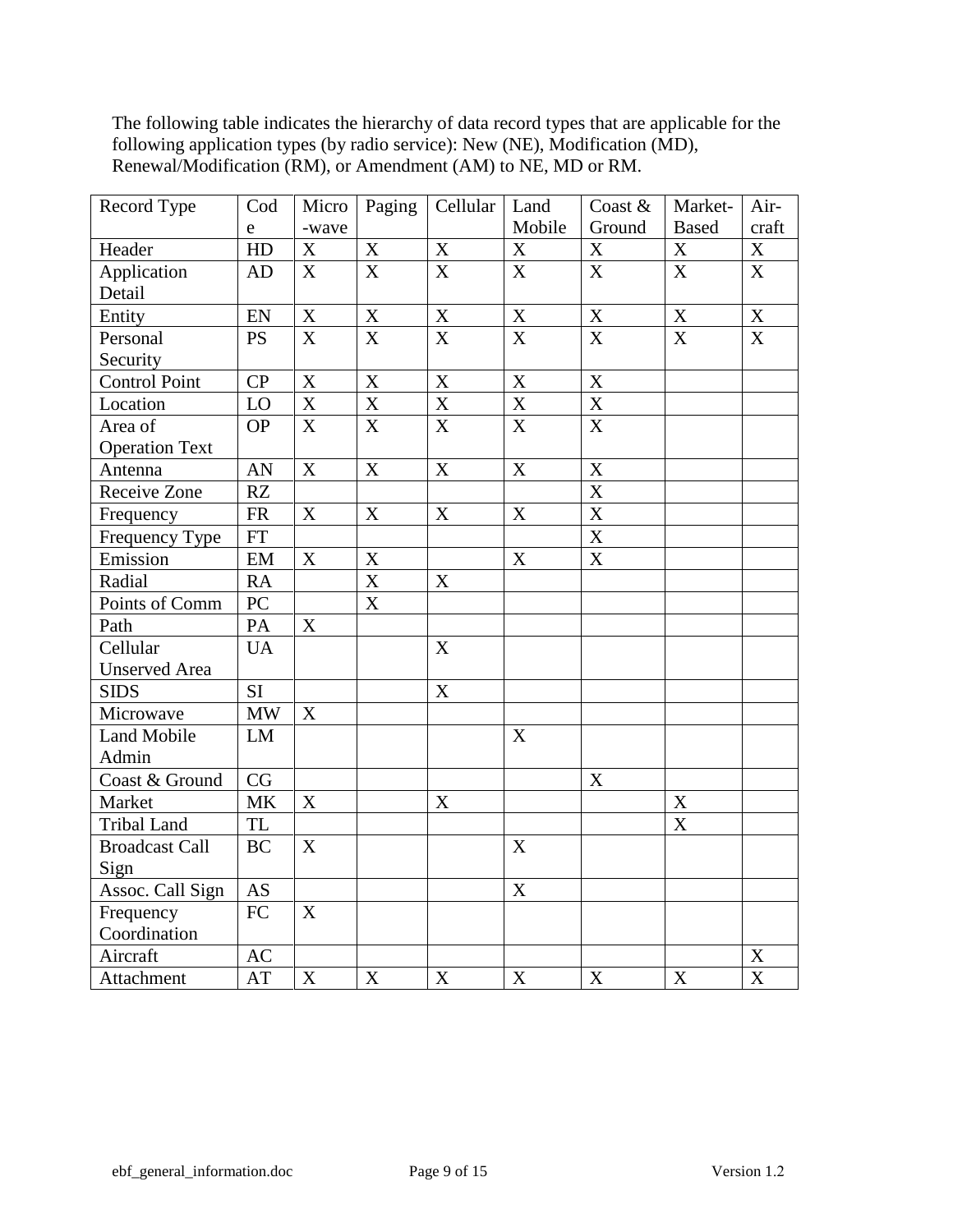The following table indicates which data records are applicable for application purposes of Assignment of Authorization (AA), Transfer of Control (TC), Notification (NT), and Extension of Time Request (EX).

| Record Type               | Code      | NT                | EX      | AA      | <b>TC</b> |
|---------------------------|-----------|-------------------|---------|---------|-----------|
| Header                    | HD        | X                 | $\rm X$ | X       | $\rm X$   |
| <b>Application Detail</b> | AD        | $\rm\overline{X}$ | $\rm X$ | X       | $\rm X$   |
| Entity                    | EN        | $\rm\overline{X}$ | X       | X       | $\rm X$   |
| <b>Personal Security</b>  | <b>PS</b> | $\rm\overline{X}$ |         | X       | X         |
| Transfer/Assign           | TA        |                   |         | X       | X         |
| Call Sign/File Number     | CF        |                   |         | X       | x         |
| Market                    | <b>MK</b> |                   |         | $\rm X$ |           |
| Attachment                | AT        |                   |         |         |           |

Sample applications are available in the separate text files available on the ULS home page.

## **Response File**

Just like the application file, the response file is an ASCII file (DOS or Windows text file) with records of variable length. The response file consists of two record types. Each record contains data fields, which vary according to the record type. The contents of each record type are pipedelimited, i.e., a "|" separates each data field in the record from the data field next to it. Each record type starts with a unique two-character record type code. The length of each record is dependent upon the actual data contents of the fields in that record. The last data field of the record is not followed by a "|". A single file can contain responses to one or more applications.

There are three different record types that a response file can contain.

RP - to indicate the pack registration number assigned to a new pack.

RE - to indicate an error

RF - to indicate the ULS assigned file number and fee due if any

## **Response File Records**

If an application contains errors and is not accepted for filing, ULS will return at least one "RE" record type. An "RF" record will not be produced. The file will contain as many RE records as necessary to provide all the appropriate errors for a particular application.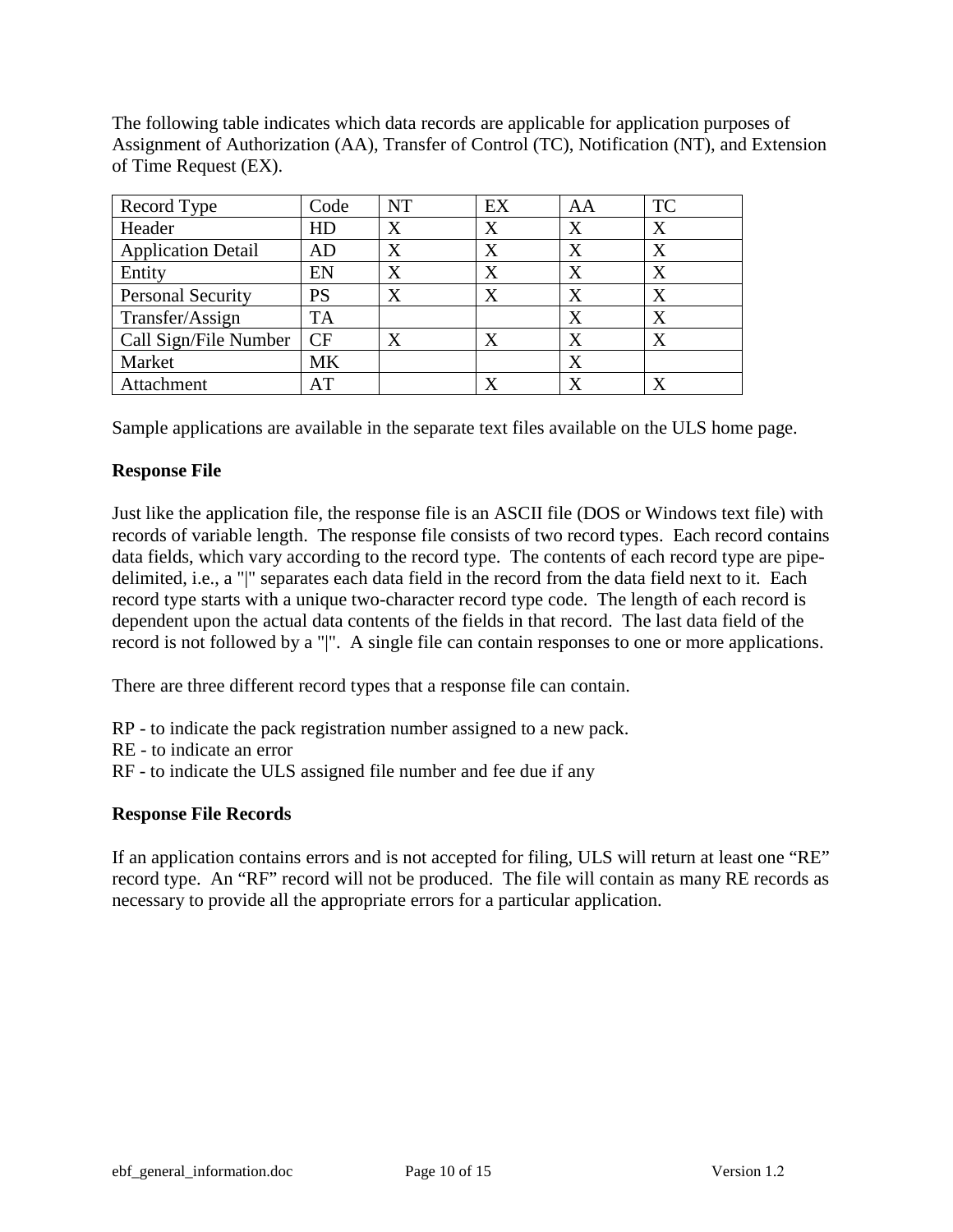| Position       | Data Element            | Definition       | Content                       |
|----------------|-------------------------|------------------|-------------------------------|
|                | Record Type             | Char(2)          | "RE"                          |
| $\overline{2}$ | <b>EBF</b> File Number  | Varchar(30)      | The EBF file number of the    |
|                |                         |                  | application                   |
| 3              | <b>Location Number</b>  | Integer          | The location number in error  |
|                |                         |                  | if applicable else null       |
| $\overline{4}$ | Antenna Number          | Integer          | The antenna number in error   |
|                |                         |                  | if applicable else null       |
| 5              | Frequency Assigned      | Numeric $(16,8)$ | The frequency in error if     |
|                |                         |                  | applicable else null          |
| 6              | <b>Emission Code</b>    | Char(7)          | The emission code in error if |
|                |                         |                  | applicable else null          |
| 7              | <b>Radial Direction</b> | numeric(3,0)     | Radial direction in error if  |
|                |                         |                  | applicable else null          |
| 8              | Path Number             | Integer          | The path number in error if   |
|                |                         |                  | applicable else null          |
| 9              | Error Code              | Integer          | The error code indicating     |
|                |                         |                  | what is wrong; a zero         |
|                |                         |                  | indicates no errors and the   |
|                |                         |                  | application is accepted for   |
|                |                         |                  | filing                        |

The standard "RE" record format is as follows:

The list of error codes and their meanings are contained in the errcodes.txt file. This file can be obtained from the ULS home page on the web.

Example: The batch application with an EBF file number of "XFT0010024001" is accepted for filing, i.e., all the required data is present and correct. No "RE" record would be produced.

The batch application with an EBF file number of "XFT0010024002" is rejected because the frequency 66645.23 at location 4 antenna 1 is invalid for the particular radio service. The "RE" record would look as follows:

RE| XFT0010024002|4|1|66645.23||||5320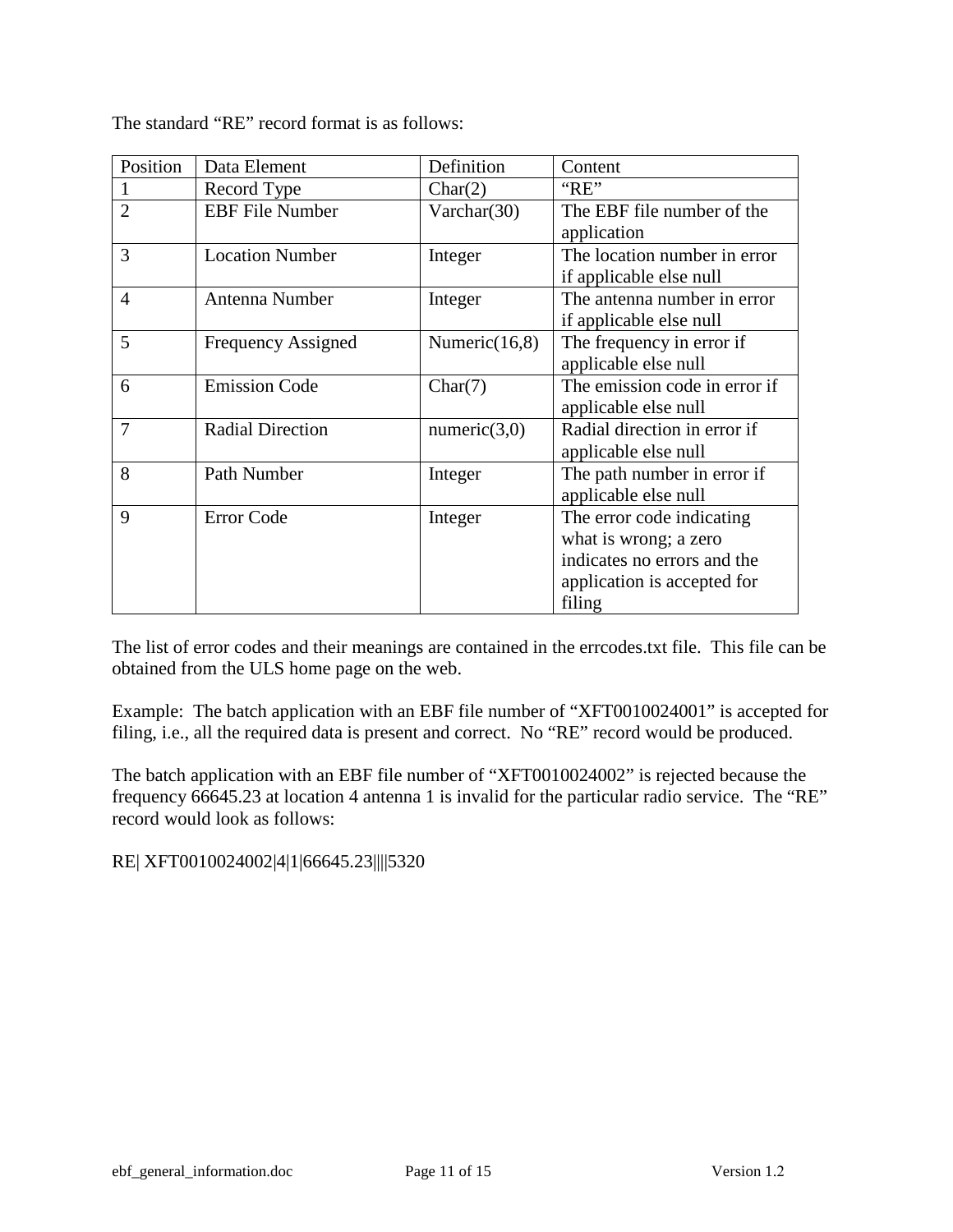In some cases, the user may receive a unique "RE" response file. Below is an example of a unique "RE" record format:

| Position       | Data Element              | Definition       | Content                                                                                                              |
|----------------|---------------------------|------------------|----------------------------------------------------------------------------------------------------------------------|
|                | Record Type               | Char(2)          | "RE"                                                                                                                 |
| $\overline{2}$ | <b>EBF</b> File Number    | Varchar(30)      | The EBF file number of the<br>application                                                                            |
| 3              | <b>Location Number</b>    | Integer          | The location number in error if<br>applicable else null                                                              |
| $\overline{4}$ | Antenna Number            | Integer          | The antenna number in error if<br>applicable else null                                                               |
| 5              | <b>Frequency Assigned</b> | Numeric $(16,8)$ | The frequency in error if applicable<br>else null                                                                    |
| 6              | <b>Emission Number</b>    | Integer          | The emission number in error if<br>applicable else null                                                              |
| $\overline{7}$ | <b>Emission Code</b>      | Char(7)          | The emission code in error if<br>applicable else null                                                                |
| 8              | <b>Radial Direction</b>   | numeric $(3,0)$  | Radial direction in error if<br>applicable else null                                                                 |
| 9              | Path Number               | Integer          | The path number in error if<br>applicable else null                                                                  |
| 10             | <b>Error Code</b>         | Integer          | The error code indicating what is<br>wrong; a zero indicates no errors and<br>the application is accepted for filing |

Example: The batch application with an EBF file number of "XFT0010024003" is rejected because the user was attempting to delete or modify an emission record for a sequence id that is not currently on the license. If the license has 6 emissions (emission sequence ids 1-6) and the user was attempting to delete or modify emission sequence id 7.

Then, the "RE" record would look as follows:

## RE|11223344| 5|1|153.47000000|7|20K0F3E|||655528

If an application has no errors and is accepted for filing, ULS will return at least one "RF" record type. An "RE" record will not be produced. The file will contain as many RF records as necessary to provide the fee due information.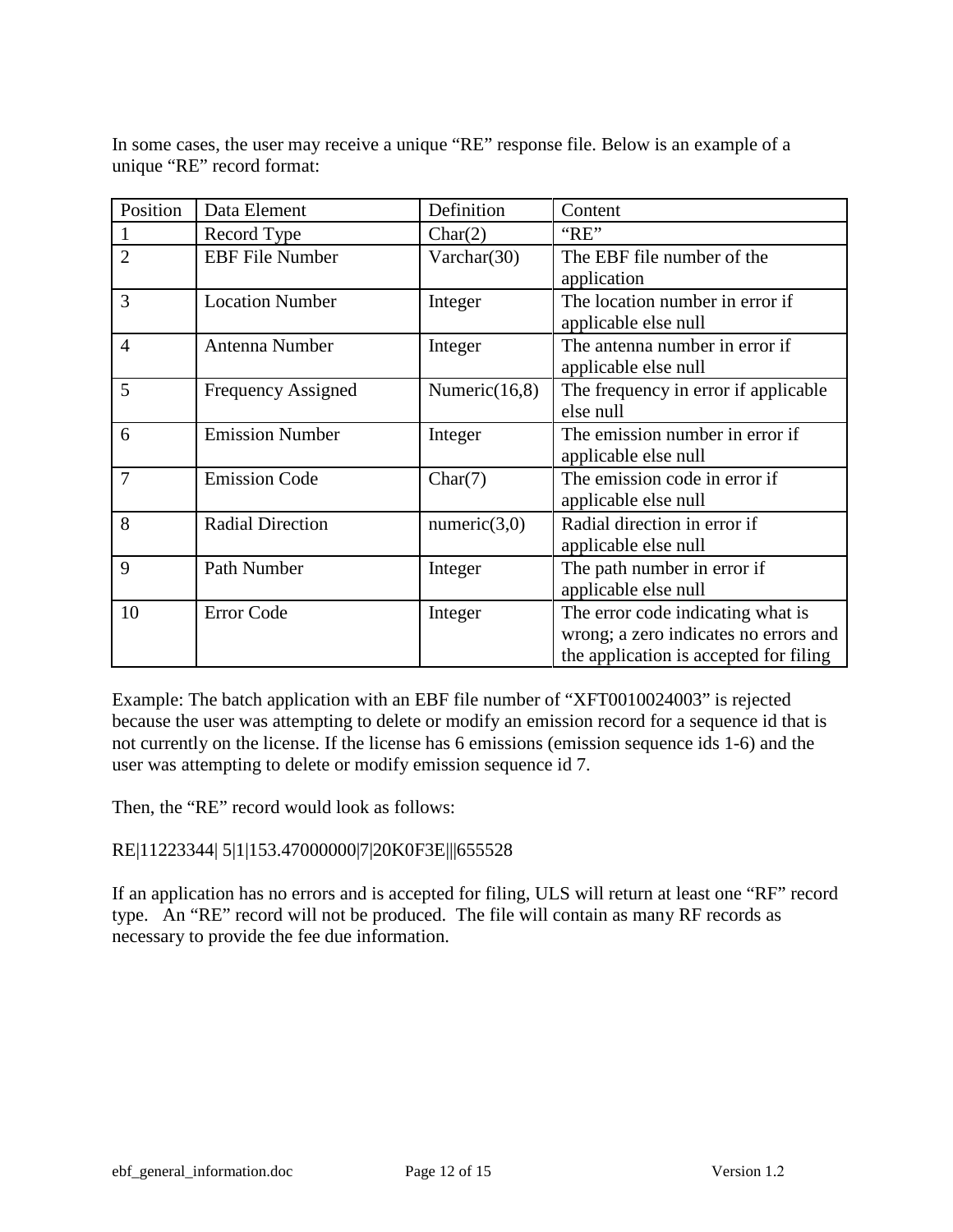An "RF" record will contain the file number assigned by ULS and any fees that may be required. The "RF" record format is as follows:

| Position       | Data Element           | Definition     | Content                                                                                                 |
|----------------|------------------------|----------------|---------------------------------------------------------------------------------------------------------|
|                | Record Type            | Char(2)        | "RF"                                                                                                    |
| $\overline{2}$ | <b>EBF</b> File Number | Varchar $(30)$ | The EBF file number of the<br>application                                                               |
| 3              | <b>ULS File Number</b> | Char(14)       | File number assigned by<br><b>ULS</b>                                                                   |
| $\overline{4}$ | <b>ULS</b> Licensee ID | Char(9)        | Licensee ID                                                                                             |
| 5              | Payment Type Code      | Char(4)        | Three or four character code<br>defined in the WTB Fee<br>Filing Guide                                  |
| 6              | Fee Multiplier         | integer        | Used to determine the fee<br>amount due                                                                 |
| $\tau$         | Fee Amount Due         | integer        | The product of multiplying<br>the dollar amount of the<br>payment type code types the<br>fee multiplier |

Example: The batch application with an EBF file number of "XFT0010024003" is accepted for filing, i.e., all the required data is present and correct and requires no fee. The response file would contain the following record:

## RF| XFT0010024003|0000073921|L00003482|||

On the other hand, the batch application with an EBF file number of "XFT0010024003" did require both an application fee and a fee for a waiver and the applicant is not fee exempt. The response file would look like:

## RF| XFT0010024003|0000073921|L00003482|CJPM|1|210 RF| XFT0010024003|0000073921|L00003482|PDWM|1|145

The information on the RF record is required as remittance information when the fee is paid, regardless of whether that payment is electronic or a check or credit card mailed to Mellon Bank.

If remitting a check to Mellon Bank with an accompanying Form 159 or completing CIP remittance information, the ULS file number must be included as the "FCC Code 2" content for each detail row.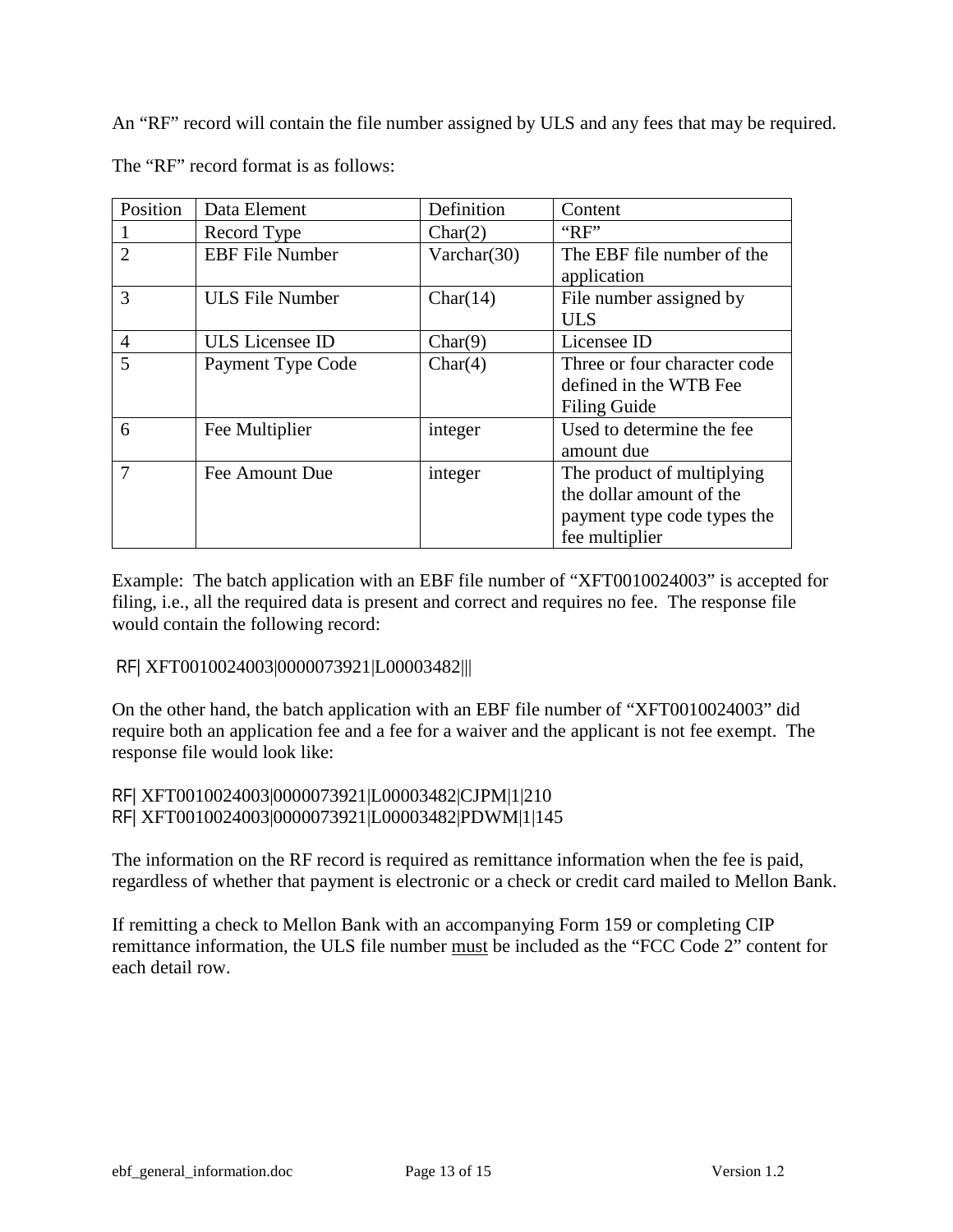For each application belonging to a pack that is registered by EBF, EBF will return an RP record indicating the pack registration number assigned by ULS.

| Position | Data Element           | Definition     | Content                                            |
|----------|------------------------|----------------|----------------------------------------------------|
|          | Record Type            | Char(2)        | " $RP"$                                            |
|          | <b>EBF</b> File Number | Varchar $(30)$ | The EBF file number of the<br>application          |
|          | Pack Name              | varchar $(50)$ | The name of the pack if<br>applicable              |
|          | Pack Number            | Integer        | The registered number of the<br>pack if applicable |

Example: A batch file is received that contains 3 applications that are all part of a new pack named "Maryland Pack." Each of these applications would contain an MW record with the same pack name. The first application is missing a required attachment and the next two applications process successfully. Each of the applications will start with an RP record to indicate it belongs to a pack and provide the newly registered pack number. Since application 000426001 had a problem, it will need to be re-filed. When it is re-filed, the MW record must contain the pack registration number of 1016.

RP|000426001|Maryland Pack|1016 RE|000426001|||||||4790 RP|000426002|Maryland Pack |1016 RF|000426002|0000114282|L00130187|CJPR|1|340.00 RP|000426003| Maryland Pack|1016 RF|000426003|0000114282|L00130187|CJPR|1|340.00

### **Sample Applications**

The following is a sample data file containing five (5) different application purposes for microwave services.

HD|||MW000CF001|||CF|||||C|N|N|N|N|N|N|N|N|N|N|N|Y|Y|Y|N|N|N|N|Robert|L|Smith|Sr|President||||||||||||||||||| AD|||MW000CF001|NE||N|N|||||||||Y|1|N|||||Y||||||| EN|||MW000CF001||CL||MW Law LLC|||||2024184563|2024187799||2100 M Street|Washington|DC|20004|||| EN|||MW000CF001||O|L00065142||||||||||||||| MW|||MW000CF001||N|||F||FX0|N EN|||MW000CF001||L|456789122|EBF Inc.|||||2027287100|2027287722||1720 K Street|Washington |DC|20006|| 000|| PS|||MW000CF001|2||Arlington CP|||MW000CF001||A|1|800 North Ave|New York|NY|2125554646|Queens LO|||MW000CF001||A|F|T|1|||601 Cleveland St|Clearwater|Pinellas|FL||||10.7|27|57|54.9| N|82|47|54.3|W|||||||||N|||36.6|38.8|B||Tamp003||||| LO|||MW000CF001||A|F|R|2||||||||||9.1|27|57|57.9|N|82|47|54.3|W||||||||||||||||Tam0014024||||| LO|||MW000CF001||A|F|R|3||||||||||22.6|27|57|40|N|82|46|33.3|W||||||||||||||||Tam0013938||||| LO|||MW000CF001||A|F|R|4||||||||||11.3|27|57|57.9|N|82|47|27.9|W||||||||||||||||Tam0013861||||| AN|||MW000CF001||A|1|1||T||38.1|Radio Waves Inc|HPLP1.5-23|3.8|V|2.1|37.8|0|||||||||||1|||1| AN|||MW000CF001||A|1|2||R||51.5|Radio Waves Inc|HPLP1.5-23||||37.8||||||||||||2|||1| AN|||MW000CF001||A|2|1||T||38.1|Radio Waves Inc|HPLP1.5-23|0|V|2.1|37.8|101.7|||||||||||1|||2|